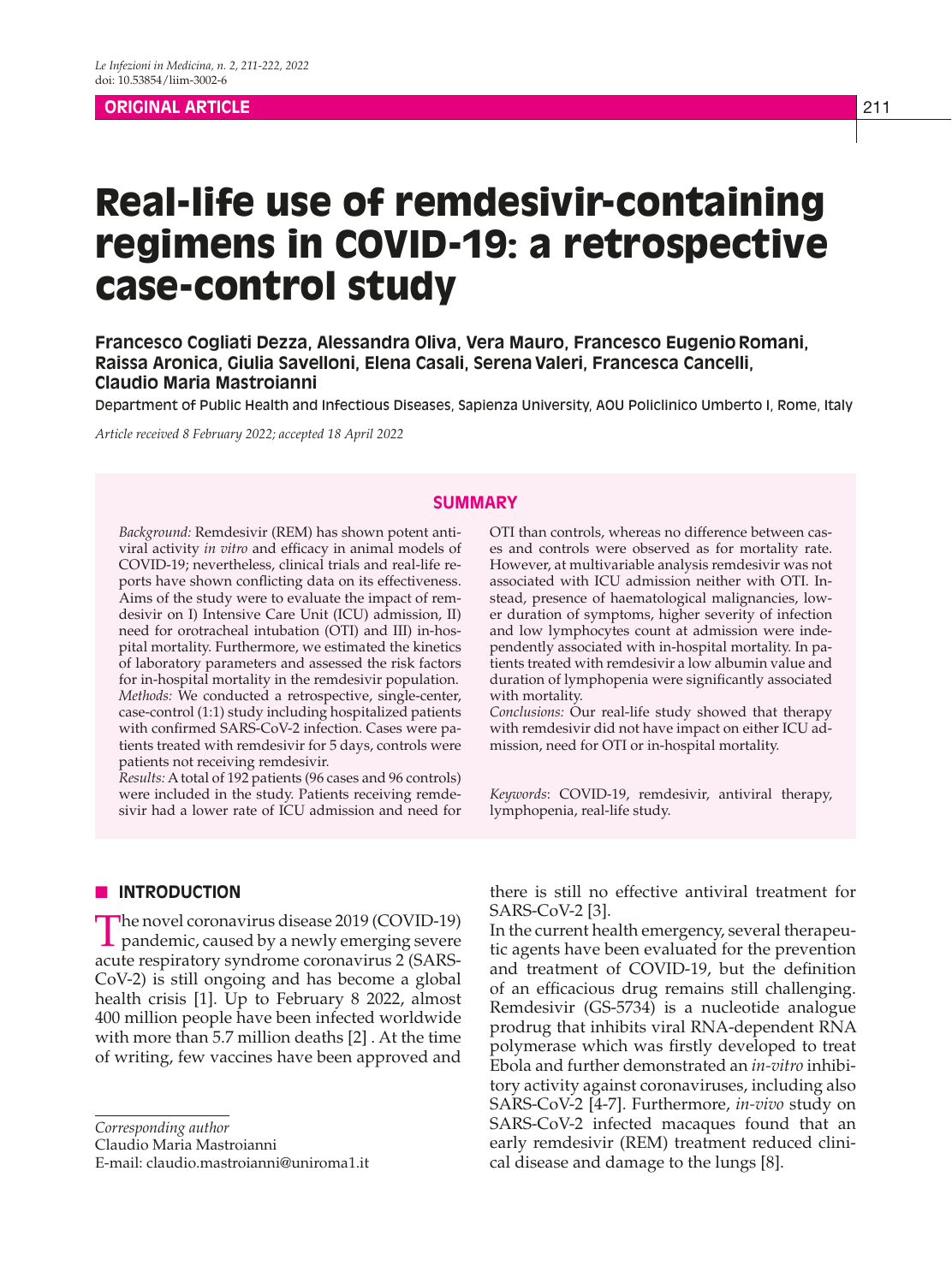Based on these findings, REM has been proposed as a promising option for treating hospitalized patients and, afterwards, it was the first antiviral drug approved from the FDA for the treatment of COVID19 [9]. Nevertheless, clinical trials have shown conflicting data on its effectiveness. The World Health Organization (WHO) SOLIDARI-TY therapeutics trial, the largest published RCT of REM so far, showed little or no effect on hospitalized patients with COVID-19 compared with standard of care [10]. Instead, the second major RCT of REM ACTT-1, sponsored by the National Institutes of Health (NIH), found a lower time to recovery compared with placebo-controls [11].

Still, in order to predict REM effectiveness and safety in daily clinical practice, it is important to complement the results from RCTs with an evaluation of their transferability to a real-life setting. Also in these settings, the data are conflicting, even if few studies have been published so far [12-16].

Aim of the study was to evaluate the effect of REM-containing regimens on I) Intensive Care Unit (ICU) admission, II) need for orotracheal intubation (OTI) and III) in-hospital mortality in patients infected with SARS-CoV-2. Furthermore, we estimated the kinetics of several laboratory parameters during hospitalization and assessed the risk factors of in-hospital mortality only in patients treated with REM.

# **N** PATIENTS AND METHODS

Over an 8-month period (May-December 2020), we conducted a single-center, retrospective, case-control (1:1) study including hospitalized patients with confirmed SARS-CoV-2 infection by polymerase-chain-reaction assay, at Policlinico Umberto I, Sapienza University of Rome. Cases were patients treated with REM-based regimens, controls were patients not receiving REM-based regimens. During the study period, the most common viral variant Italy, was the wild type genome Wuhan-Hu-1 [17].

REM-containing regimens included REM plus at least one of the followings: steroids, enoxaparin, azithromycin, hydroxychloroquine and tocilizumab; whereas controls included regimens containing at least one of the followings: steroids, enoxaparin, azithromycin, hydroxychloroquine and tocilizumab. Cases and controls were matched for age (10-year interval), sex, duration of symptoms before hospitalization (days) and severity of infection at hospital admission (expressed by PaO2/FiO2). Following the national guidelines available at the time, REM was used in patients with radiologic evidence of pneumonia and oxygen support [18]. In detail, REM was used in patients hospitalized from October 2020, when the drug started to be available in our hospital. Controls were patients that met the exclusion criteria for REM or that were hospitalized before October 2020. Exclusion criteria for REM use included alanine aminotransferase (ALT) or aspartate aminotransferase (AST) levels greater than 5 times the upper limit of the normal range, estimated creatinine clearance less than 30 ml per minute (by the Cockcroft–Gault formula) or duration of symptoms more than 10 days. According to local protocol, all the case-patients received 200 mg of REM on day 1 as loading dose, followed by 100 mg once daily for the subsequent 4 days as maintenance dose, for a total of 5 days of treatment. For each patient, laboratory, clinical and radiological data at admission and during hospitalization, as well as treatment data and SARS-CoV-2 RNA time of detection, were collected and recorded anonymously in an electronic database. As for treatment data, the use of steroids or tocilizumab was based on clinical judgement and on the national and local guidelines available at that time. Moreover, the use of tocilizumab was also based on drug availability in our hospital at that time. To explore the effect of REM-based regimens on our study population, we collected three major outcomes: ICU admission, the need for OTI and in-hospital mortality.

Furthermore, to investigate the characteristics and outcomes of the whole REM-population during the hospitalization, we systematically collected laboratory analyses, and respiratory features at days 0 (before REM), 6 and 10 after first REM dose, respectively.

The study was approved by the local Ethics Committee (ID Prot. 109/2020).

#### *Statistical analysis*

The data were given as medians with interquartile ranges (IQR, 25th-75th percentile) for continuous variables and as simple frequencies, proportions, and percentages for categorical variables. Mann–Whitney test was used for unpaired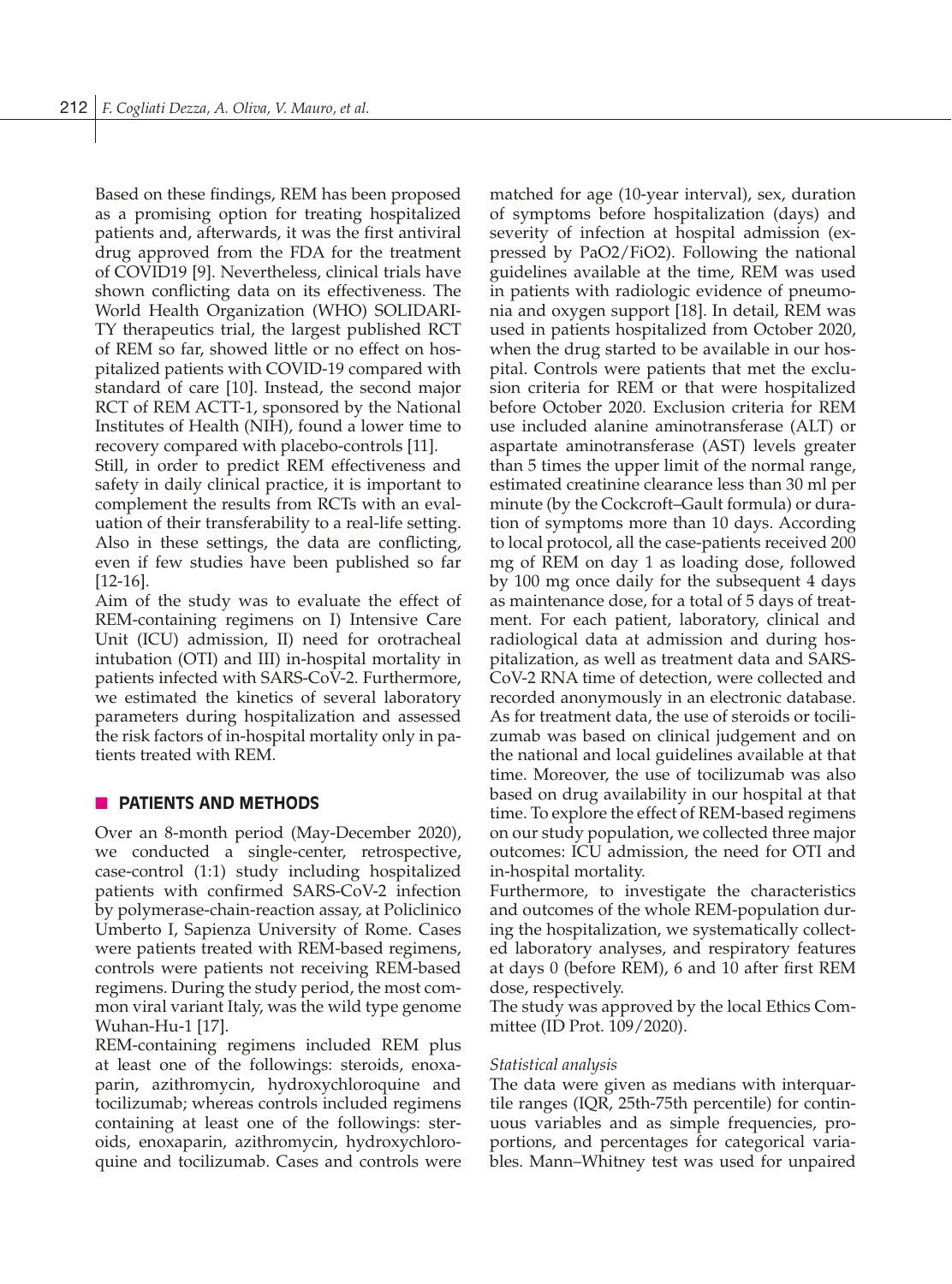samples. Dichotomous variables were compared using Fisher's exact tests or chi-square test statistics, as appropriate. Differences in laboratory parameters over time (d0-d6-d10) were evaluated by Wilcoxon test. For lymphopenia, an absolute count of 725 cells/mmc was used, according to previous reports [19]. Log-rank test and univariate Cox regression were used for categorical or continuous variables, respectively. Multivariable Cox regression model was performed to tease out the independent predictors of in-hospital mortality whereas the need for OTI and ICU admission were evaluated with univariable and multivariable logistic regression. Spearman correlation analyses between duration of corticosteroids (days) and duration of viral shedding (days) as well as duration of viral shedding (days) and duration of symptoms were also performed. P-value analyses were two-sided and a p-value of less than 0.05 was considered statistically significant. All statistical analyses were performed with SATA/IC software (StataCorp) version 15.

# **n RESULTS**

# *Case-control study population*

In the study period, we included a total of 109 patients treated with REM and systematically followed up at days 0-6 and 10. Amongst the whole REM population, 13 patients were further excluded due to the absence of matched controls (Figure 1). Therefore, a total of 192 patients (96 cases, 96 controls) were studied, 58 females and

134 males with a median age of 64 years (56-72). Demographic and clinical characteristics of the study population are shown in Table 1. The median  $PaO_2/FiO_2$  at admission was 279 (211-336.5) while the median duration from symptoms onset to hospitalization was 6 days (3-8).

No differences between cases and controls were observed regarding age, sex, severity of infection (expressed by PaO2/FiO2) and duration of symptoms before hospitalization, reflecting the adequacy of the match. Cases had lower levels of D-dimer than controls [579.5 (382.2-1175.5) vs 965 (608-1939) µg/L, *p*: 0.002] and higher platelet count [213 (165-290) vs 197 (162-242) x10^9/L, *p*: 0.04]. Types of symptoms were similar, with the exception of headache (17% vs 1% in cases and controls, *p*: 0.001, respectively).

With regard to therapy, in the REM-containing group 93 patients (97%) received also steroids, 74 (77%) azithromycin, 95 (99%) enoxaparin and only 1 (1%) tocilizumab, while in the control group 31 (32%) patients received steroids, 44 (46%) azithromycin, 74 (77%) hydroxychloroquine, 40 (42%) tocilizumab and 71 (74%) enoxaparin (Table 1).

Patients receiving REM-containing regimens had a lower rate of ICU admission than controls (6.2% vs 20.8%, *p*: 0.003). Univariate analyses showed that male sex, higher severity of infection, low lymphocytes, high C-reactive protein (CRP) and the presence of haematological malignancies were associated with ICU admission whereas receiving REM was protective. Since corticosteroids use showed a trend on lower rate of ICU admis-



**Figure 1** - Flow-chart of the study population.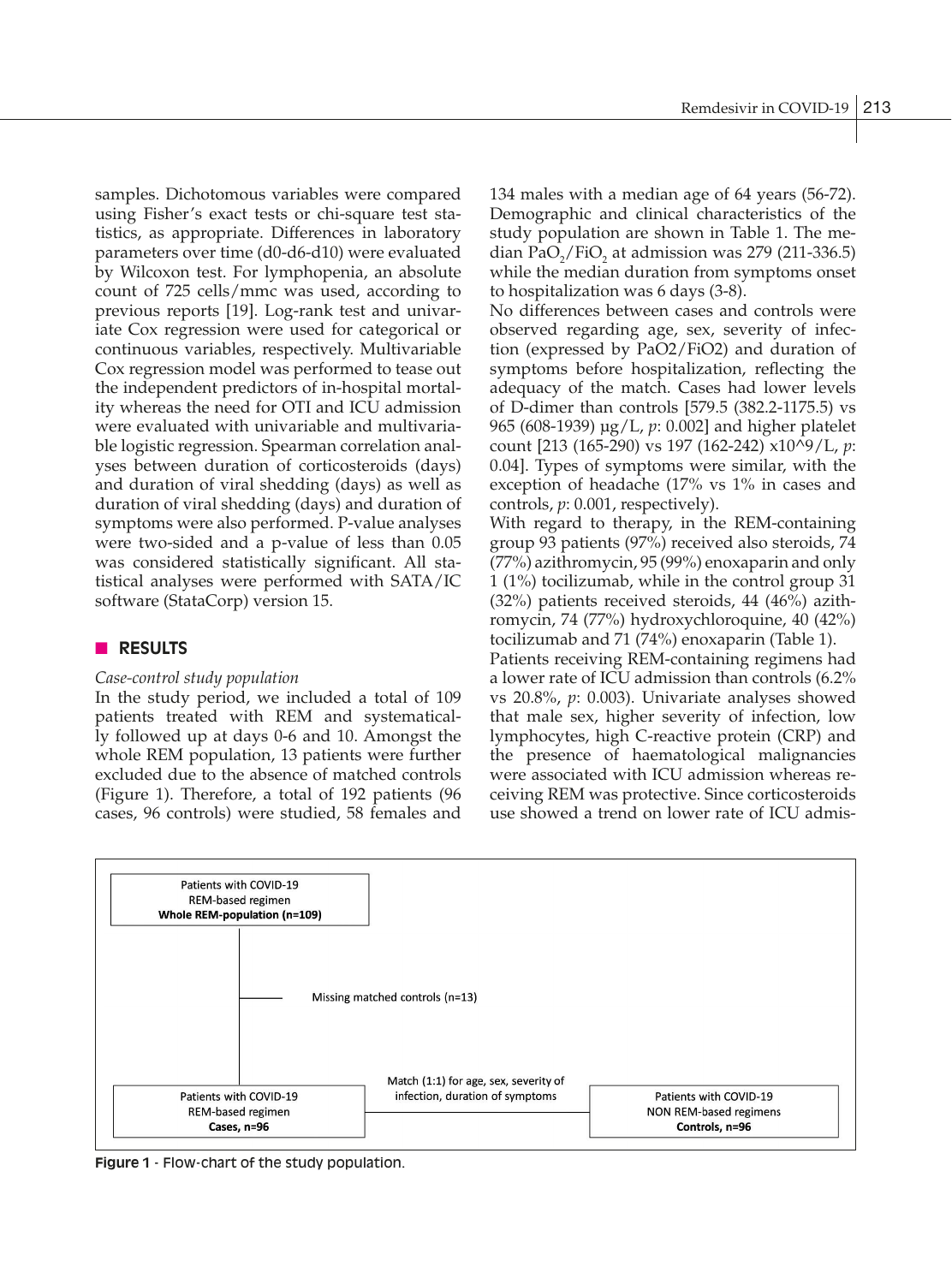| <i>Characteristics</i>                                                    | Total                | <b>REM</b><br>$(n=96)$ | NO-REM<br>$(n=96)$ | $p$ -value |  |
|---------------------------------------------------------------------------|----------------------|------------------------|--------------------|------------|--|
| Demographics                                                              |                      |                        |                    |            |  |
| Age, years, median (IQR) <sup>+</sup>                                     | 64 (56-72)           | 64 (56-72)             | 64 (56-72)         | 0.797      |  |
| Gender, F/M <sup>+</sup>                                                  | 58/134               | 29/67                  | 29/67              | 1.0        |  |
| Comorbidities, n. (%)                                                     |                      |                        |                    |            |  |
| Hypertension                                                              | 88 (45.8)            | 47 (49)                | 41 (42.7)          | 0.472      |  |
| Cardiac arrhythmias                                                       | 14(7.3)              | 8(8.3)                 | 6(6.2)             | 0.565      |  |
| Diabetes                                                                  | 29(15)               | 10(10.4)               | 19(19.8)           | 0.074      |  |
| Coronary artery disease                                                   | 18(9.4)              | 7(7.3)                 | 11(11.4)           | 0.321      |  |
| Heart failure                                                             | 16(8.3)              | 8(8.3)                 | 8(8.3)             | 0.804      |  |
| Cerebrovascular disease                                                   | 12(6.2)              | 6(6.2)                 | 6(6.2)             | 0.77       |  |
| Chronic Obstructive Pulmonary Disease                                     | 19(9.9)              | 6(6.2)                 | 13(13.5)           | 0.086      |  |
| Asthma                                                                    | 7(3.6)               | 3(3.1)                 | 4(4.2)             | 0.711      |  |
| Obesity (BMI>30)                                                          | 22(11.4)             | 16(16.6)               | 6(6.2)             | 0.013      |  |
| Dyslipidemia                                                              | 32(16.6)             | 21(21.9)               | 11(11.4)           | 0.289      |  |
| Lymphoma/leukaemia                                                        | 10(5.2)              | 5(5.2)                 | 5(5.2)             | 0.9        |  |
| Cancer, ‡                                                                 | 15(7.8)              | 7(7.3)                 | 8(8.3)             | 0.983      |  |
| Clinical features, n. (%)                                                 |                      |                        |                    |            |  |
| Fever                                                                     | 169 (88)             | 84 (87.5)              | 85 (88.5)          | 0.267      |  |
| Cough                                                                     | 89 (46.3)            | 37 (38.5)              | 52 (54.2)          | 0.052      |  |
| Dyspnoea                                                                  | 106(55.2)            | 50(52.1)               | 56 (58.3)          | 0.724      |  |
| Fatigue                                                                   | 37(19.3)             | 14 (14.6)              | 23(24)             | 0.547      |  |
| Dysgeusia/anosmia                                                         | 26(13.5)             | 17(17.7)               | 9(9.4)             | 0.183      |  |
| Diarrhoea                                                                 | 26(13.5)             | 15(15.6)               | 11(11.4)           | 0.382      |  |
| Headache                                                                  | 18(9.4)              | 17(17.7)               | 1(1)               | 0.001      |  |
| Days from symptoms onset to hospitalization,<br>median (IOR) <sup>+</sup> | $6(3-8)$             | $6(4-7.5)$             | $6,9(2.8-9.6)$     | 0.399      |  |
| Laboratory findings at the admission, median (IQR)                        |                      |                        |                    |            |  |
| WBC, x 10^6/L                                                             | 6765 (4832.5-9052.5) | 7070 (5250-9015)       | 6055 (4757.5-9070) | 0.377      |  |
| PMN, $x 10^{6}/L$                                                         | 4945 (3333-7672,5)   | 5450 (3655-7610)       | 4620 (3250-7750)   | 0.606      |  |
| LYM, $x 10^{6}/L$                                                         | 870 (650-1185)       | 885 (705-1205)         | 820 (565-1180)     | 0.862      |  |
| PMN/LYM                                                                   | $5(3.1-9.4)$         | $4(4-8)$               | $5.2(2.9-9.8)$     | 0.225      |  |
| PLTs, x 10^9/L                                                            | 208 (162-257)        | 213 (165-290)          | 197 (162-242)      | $0.04\,$   |  |
| Albumin $g/L$                                                             | $3.7(3.3-4)$         | $3.6(3.3-3.9)$         | $3.7(3.2-4.1)$     | 0.649      |  |
| D-dimer, $\mu$ g/L                                                        | 787 (461.5-1696)     | 579.5 (382.2-1175.5)   | 965 (608-1939)     | 0.002      |  |
| CRP, mg/dL                                                                | $5.2(2.7-9.8)$       | $4.9(2.7-9.0)$         | $5.6(2.5-11.5)$    | 0.381      |  |
| Respiratory features                                                      |                      |                        |                    |            |  |
| PaO2/FiO2 ratio at the admission, median (IQR) <sup>+</sup>               | 279 (211-336.5)      | 269 (204.5-330.5)      | 286 (217.2-350)    | 0.121      |  |
| Non-invasive ventilation with HFNC/CPAP, n. (%)                           | 109(56.8)            | 57 (58.4)              | 52(54.2)           | 0.519      |  |

# **Table 1** - Demographic and clinical characteristics of the study population.

*Continue >>>*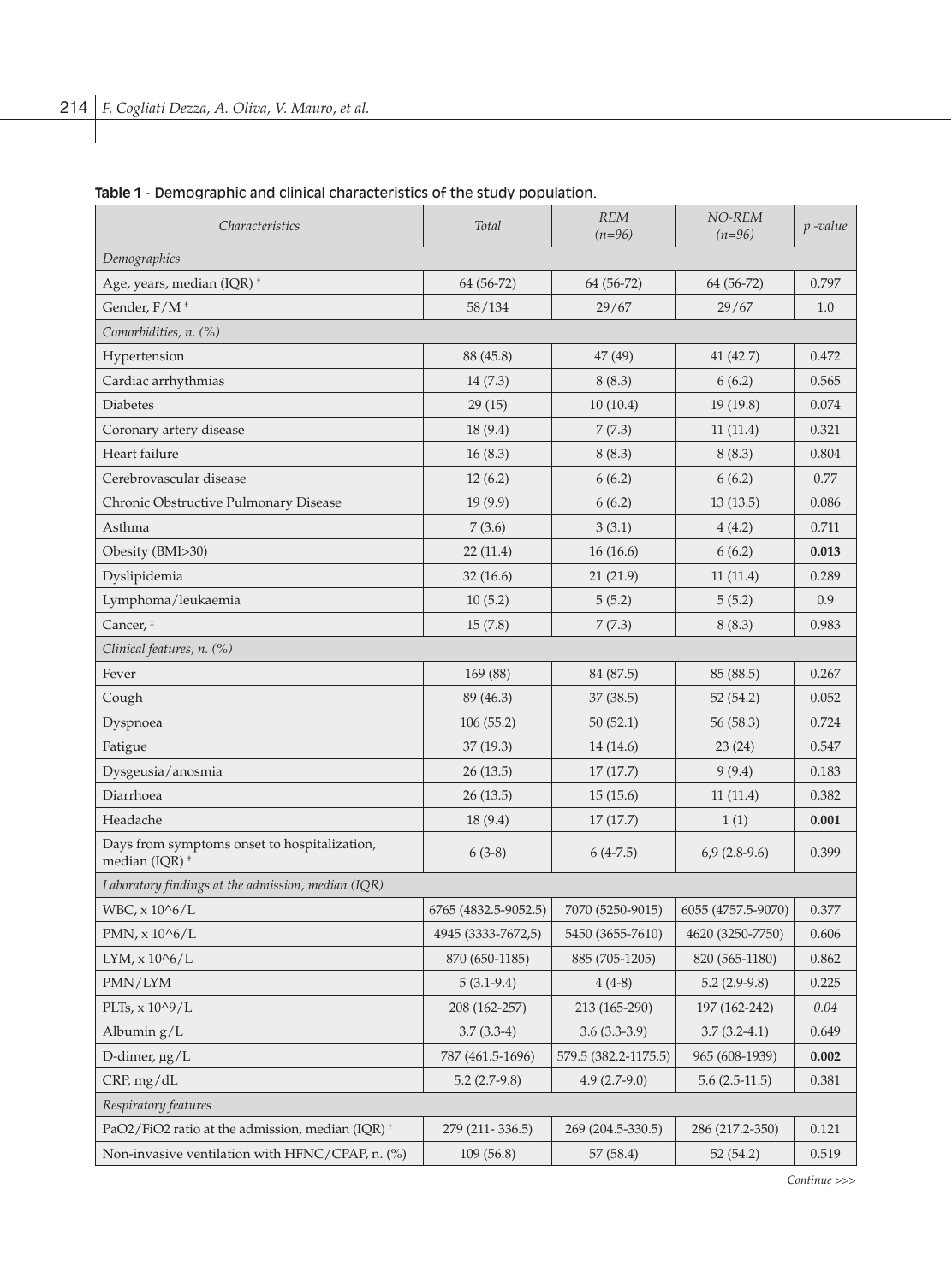*>>> Continue*

| <i>Characteristics</i>                                           | Total         | <b>REM</b><br>$(n=96)$ | NO-REM<br>$(n=96)$ | $p$ -value |
|------------------------------------------------------------------|---------------|------------------------|--------------------|------------|
| <b>Treatment</b>                                                 |               |                        |                    |            |
| Corticosteroids, n. (%)                                          | 121(63)       | 93 (96.9)              | 28(29.2)           | < 0.0001   |
| Days of CCS-therapy, median (IQR)                                | $14(10-20)$   | $15(11-21)$            | $11(10-18.5)$      | 0.002      |
| Remdesivir, n. (%)                                               | 96(50)        | 96 (100)               | 0(0)               | NA         |
| REM therapy start $<$ 5 days of symptoms onset,<br>median $(\%)$ | 23(23.9)      | 23(23.9)               | 0(0)               | <b>NA</b>  |
| <i><u>Outcomes</u></i>                                           |               |                        |                    |            |
| ICU admission, n. (%)                                            | 26(13.2)      | 6(6.2)                 | 20(20.8)           | 0.003      |
| Orotracheal intubation, n. (%)                                   | 16(8.3)       | 4(4.2)                 | 12(12.5)           | 0.028      |
| Mortality, n. $(\%)$                                             | 27(14.1)      | 10(10.4)               | 17(17.7)           | 0.146      |
| Days of hospitalization, median (IQR)                            | $19(16-26.2)$ | $20(14-25)$            | $16(12-27)$        | 0.964      |
| Days of viral shedding, median (IQR)                             | $18(12-25)$   | $21(16.7-28.5)$        | $14.5(10-21.5)$    | < 0.0001   |

† characteristics used in the match; ‡ cancer in the last 5 years.

*Abbreviations: IQR:* interquartile range I-III; *BMI:* Body Mass index; *WBC:* white blood cells; *PMN:* polymorphonuclear leukocytes; *LYM:* lymphocytes; *PMN/LYM:* polymorphonuclear leukocytes and lymphocytes ratio; *PLTs:* platelets; *CRP:* C-reactive protein; *HFNC:* High Flow Nasal Cannula; *CPAP:* Continuous Positive Airway Pressure; *CCS:* corticosteroids; *REM:* remdesivir; *ICU:* Intensive Care Unit; *NA:* Not applicable.

**Table 2** - Multivariable analyses. Factors associated with ICU Admission (panel A), need for orotracheal intubation (panel B) in- hospital mortality (panel C), in case-control population and mortality in the whole REM-population (panel D).

| A.                 |                       |         | $\mathcal{C}$               |
|--------------------|-----------------------|---------|-----------------------------|
|                    | OR (95% CI)           | p value |                             |
| Gender (female)    | $0.44(0.11-1.72)$     | 0.239   | Age                         |
| PaO2/FiO2          | $0.99(0.987 - 0.998)$ | 0.015   | Days of sy                  |
| <b>REM</b>         | $0.37(0.09-1.48)$     | 0.159   | PaO2/Fio.                   |
| <b>IYM</b>         | $0.999(0.998-1.00)$   | 0.218   | <b>IYM</b><br>CRP           |
| CRP                | $1.00(1.00-1.00)$     | 0.006   | Leukaemi                    |
| Leukaemia/Lymphoma | 7.75 (1.59-37.82)     | 0.011   | <b>REM</b>                  |
| <b>Steroids</b>    | $0.48(0.13-1.79)$     | 0.272   | <b>Steroids</b>             |
| B.                 |                       |         | Enoxapara                   |
|                    | OR (95% CI)           | p value | D.                          |
| PaO2/FiO2          | $0.99(0.98-1.00)$     | 0.038   |                             |
| <b>REM</b>         | $0.78(0.13-4.76)$     | 0.789   | Age                         |
| <b>Steroids</b>    | $0.19(0.03-1.06)$     | 0.058   | Gender                      |
| <b>IYM</b>         | $6.29(1.29-30.77)$    | 0.023   | <b>REM</b> star<br>Low Albu |
| Low Albumin        | $1.53(0.41-5.65)$     | 0.523   | D-dimer                     |
| Leukaemia/Lymphoma | $6.52(1.35-32.54)$    | 0.022   | Lymphope                    |

| $\mathcal{C}$      |                       |         |
|--------------------|-----------------------|---------|
|                    | OR (95% CI)           | p value |
| Age                | $1.03(0.98-1.09)$     | 0.265   |
| Days of symptoms   | $0.82(0.70-0.96)$     | 0.012   |
| PaO2/Fio2          | $0.99(0.98-0.99)$     | 0.001   |
| <b>IYM</b>         | $0.99(0.996 - 0.999)$ | 0.036   |
| CRP                | $1.00(0.999 - 1.000)$ | 0.449   |
| Leukaemia/Lymphoma | 28.87 (4.33-192.27)   | 0.001   |
| <b>REM</b>         | $0.65(0.15-2.81)$     | 0.564   |
| <b>Steroids</b>    | $0.40(0.08-1.87)$     | 0.243   |
| Enoxaparin         | 1.43 (0.17-11.86)     | 0.743   |
| D.                 |                       |         |
|                    | OR (95% CI)           | p value |
| Age                | $1.03(0.11-1.72)$     | 0.597   |
| Gender             | $0.19(0.987 - 0.998)$ | 0.193   |
| REM start <5d      | 7.78 (0.09-0.1.48)    | 0.082   |
| Low Albumin        | $0.62(0.998-1.0)$     | 0.016   |
| D-dimer            | $1.00(1.0-1.0)$       | 0.455   |
| Lymphopenia > 6d   | 56.48 (1.59-37.82)    | 0.002   |

*Abbreviations: REM*: remdesivir; *LYM*: low lymphocytes count (<725 cells/mmc); *CRP*: C-reactive protein; *REM start <5d*: Remdesivir started within five days of the onset of symptoms; *Lymphopenia >6d*: lymphocytes count lower than 725 cells/mmc for more than 6 days).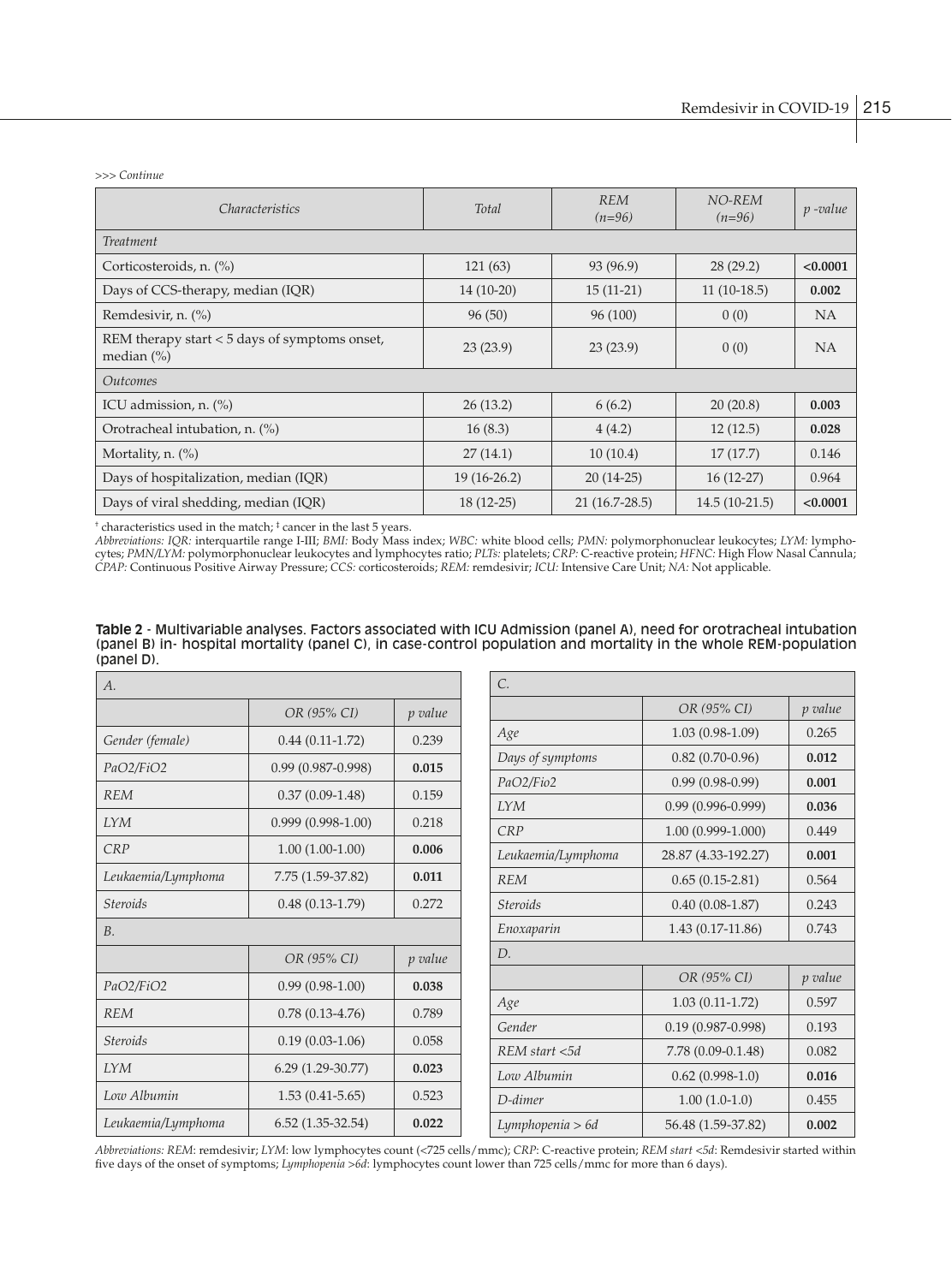



sion (*p*: 0.06), in the final multivariable model we decided to insert also this variable. However, at multivariable analysis only high CRP (*p*: 0.006), severity of infection (*p*: 0.015) and haematological malignancies (*p*: 0.011) were independently associated with ICU admission (area under the curve, AUROC, of the model 0.84) (Table 2.A).

Likewise, patients receiving REM had a lower rate of need for OTI (4.2% vs 12.5%, *p*: 0.028) but in the multivariable analysis no significant association was observed between cases and controls on the need for OTI (Table 2.B), whereas the use of steroids showed a trend towards protection from OTI (*p*:0.058).

As for in-hospital mortality, no significant differences between cases and controls were observed (10.4% vs 17.7%, *p*: 0.14, respectively) (Figure 2). Univariate analyses showed that older age, lower duration of symptoms, higher severity of infection, low lymphocytes, high CRP and the presence of haematological malignancies were associated with mortality. No association with mortality was found for the use of corticosteroids (*p*: 0.35) or REM (*p*: 0.15). At multivariable analysis, lower duration of symptoms at the hospital presentation (*p*: 0.012), higher severity of infection (*p*: 0.001), low lymphocytes (*p*: 0.036) and the presence of haematological malignancies (*p*: 0.001) were independently associated with mortality (AUROC 0.91) (Table 2.C).

#### *Viral shedding*

Overall, median duration of viral shedding was 18 days (IQR 12-25), 21 days (IQR 16.25-28.75) in REM group versus 14.5 days (IQR 10-21.75) in subjects not receiving REM (*p*<0.0001). Of note, a statistically significant positive correlation between duration of viral shedding (days) and duration of corticosteroids treatment was found (r 0.6220, *p*<0.0001) (Figure 3). On the other hand, duration of viral shedding and duration of symp-



**Figure 3** - Spearman correlation analysis between duration of viral shedding (days) and duration of corticosteroids treatment (days) (r 0.6220, p<0.0001).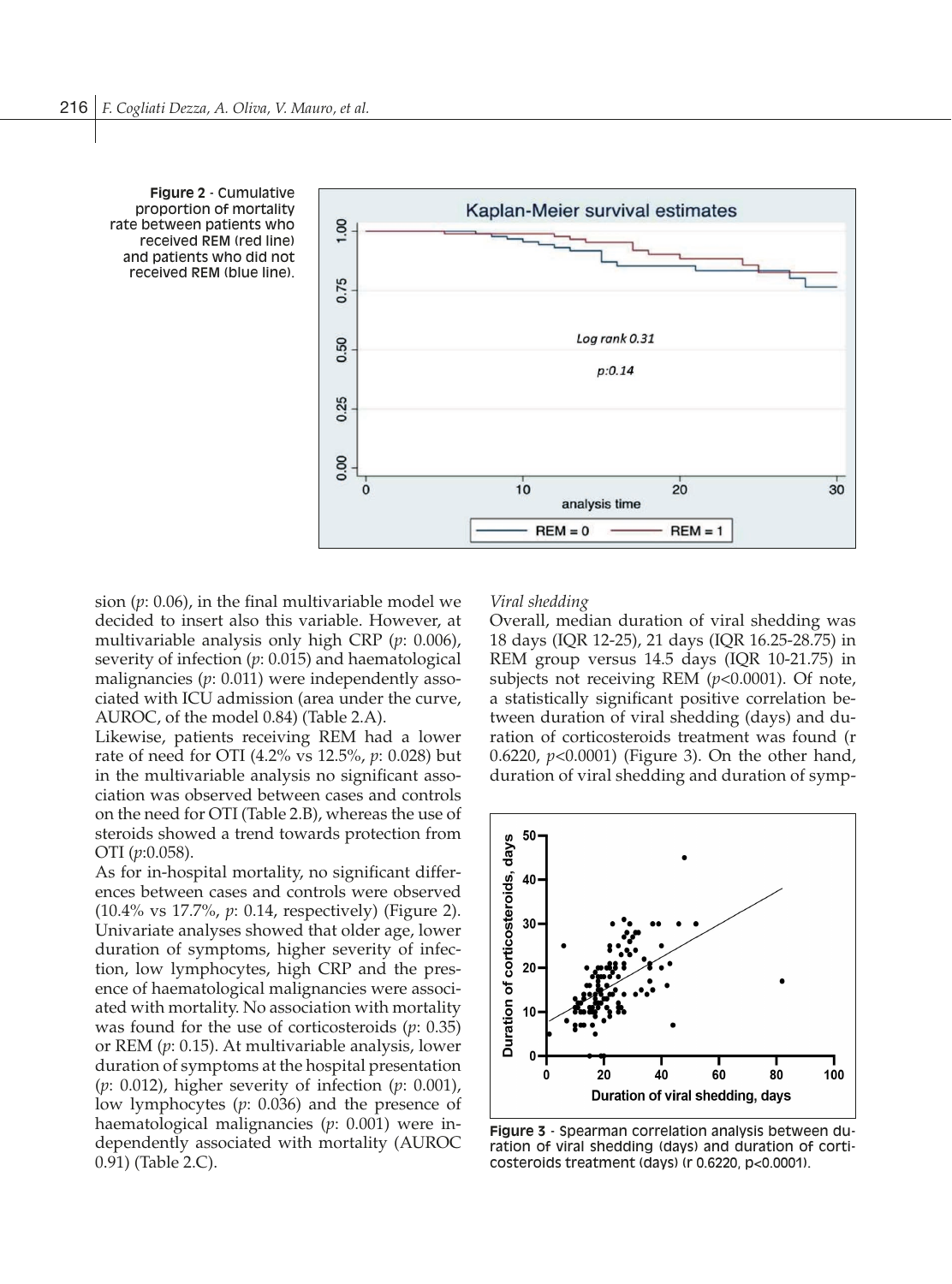toms before hospitalization did not show correlation (r:-0.03, *p*: 0.64).

# *Characteristics of REM-containing population*

As for the whole REM population, we recollected data from all the 109 hospitalized adult patients (age >18 years) diagnosed with SARS-CoV-2 pneumonia that received REM-based regimen for 5 days (Figure 1) and that were followed up with laboratory and respiratory parameters at days 0-6-10. In Table 3 the general characteristics of the population and the variation from d0 to d10 of different laboratory parameters are depicted.

Patients treated with REM showed a significant increase of lymphocytes B, CD4<sup>+</sup> and CD8<sup>+</sup> T-cells count from day 0 to day 10 of therapy (Figure 4A-B-C-D), as well as D-dimer values, while CRP and IL-6 constantly decreased during treatment

**Table 3** - Remdesivir population. Clinical and laboratory characteristics of the whole population treated with remdesivir-containing regimens.

| General characteristics                                 | $N = 109$             |                                                   |                       |
|---------------------------------------------------------|-----------------------|---------------------------------------------------|-----------------------|
| Age, years, median (IQR)                                | $62(55-71)$           |                                                   |                       |
| Gender, females/males                                   | 29/67                 |                                                   |                       |
| Days of symptoms onset to hospitalization, median (IQR) | $6(4-8)$              |                                                   |                       |
| Days of hospitalization, median (IQR)                   | $20(14-26)$           |                                                   |                       |
| Days of viral shedding, median (IQR)                    | 22 (17-29)            |                                                   |                       |
| pO2 at the admission, median (IQR)                      | 89 (73.6-113)         |                                                   |                       |
| PaO2/FiO2 at the admission, median (IQR)                | 269 (204.5-330.5)     |                                                   |                       |
| Outcomes                                                |                       |                                                   |                       |
| At least one episode of bradycardia, n. (%)             | 34 (31.2)             |                                                   |                       |
| ICU admission, n. (%)                                   | 6(6.2)                |                                                   |                       |
| Orotracheal intubation, n. (%)                          | 5(5.2)                |                                                   |                       |
| In-hospital mortality, n. (%)                           | 10(10.4)              |                                                   |                       |
| Laboratory analysis, median (IQR)                       | $d0+$                 | d6                                                | d10                   |
| WBC, x 10^6/L                                           | 7260 (5290-9060)*     | 8350 (6585-10050)^                                | 8760 (7700-10360)**   |
| PMN, $x 10^{6}/L$                                       | 5840 (3690-7670)*     | 5885 (4450-7835)                                  | 6080 (5070-7950)**    |
| $LYM$ , $x 10^{6}/L$                                    | 880 (710-1180)*       | 1310 (865-1910)^                                  | 1580 (1120-2340)**    |
| Mono, $x 10^{6}/L$                                      | 340 (250-450)*        | 480 (375-640)                                     | 520 (410-660)**       |
| PMN/LYM                                                 | $4.25(4-8.5)$         | $4(2-7)^{4}$                                      | $4.06$ (2.46-6.27)**  |
| PLTs, x10^9/L                                           | 211 (166-268)*        | 308 (229-402)                                     | 282 (224-387)**       |
| CRP, mg/dL                                              | $5.21(2.8-9.42)^*$    | $1.54$ (0.72-4.22) <sup><math>\wedge</math></sup> | $0.42(0.2-1.18)$ **   |
| IL-6, $pg/mL$                                           | $31.1 (15.24-65)^*$   | 12.02 (6.10-23.59)^                               | $6.98(3.31-21.1)$ **  |
| Serum procalcitonin, ng/ml                              | $0.09(0.04-0.17)^*$   | $0.06(0.04-0.115)$                                | $0.05(0.03-0.117)$ ** |
| Albumin, g/L                                            | $3.6(3.3-3.9)$ *      | $3.4(3.1 - 3.7)$                                  | $3.5(3.2-3.8)$ **     |
| Ferritin, µg/L                                          | 718 (336-1209)        | 726 (425-1300)^                                   | 586 (346 - 899)**     |
| Lactate dehydrogenase, U/L                              | 267 (224-338)         | 232 (205-284)                                     | 214 (177-244)         |
| Creatinine, mg/dL                                       | $0.86(0.72 - 1.01)^*$ | $0.84$ (0.7-0.96) $^{\wedge}$                     | $0.84(0.74-0.99)$     |
| AST, U/L                                                | $26(20-35)$           | $28(19-37)$                                       | $20(15-34)$ **        |
| ALT, U/L                                                | 24.5 (16-38.5)*       | 28 (19-37)                                        | $20(15-34)$ **        |
| Fibrinogen, mg/dL                                       | 544 (443-599)*        | 437.5 (366.5-510.5)^                              | 397 (322-487)**       |
| D-dimer, µg/L                                           | 583 (388-1017)*       | 680 (419-1229)^                                   | 556 (318-1354)        |

*Continue >>>*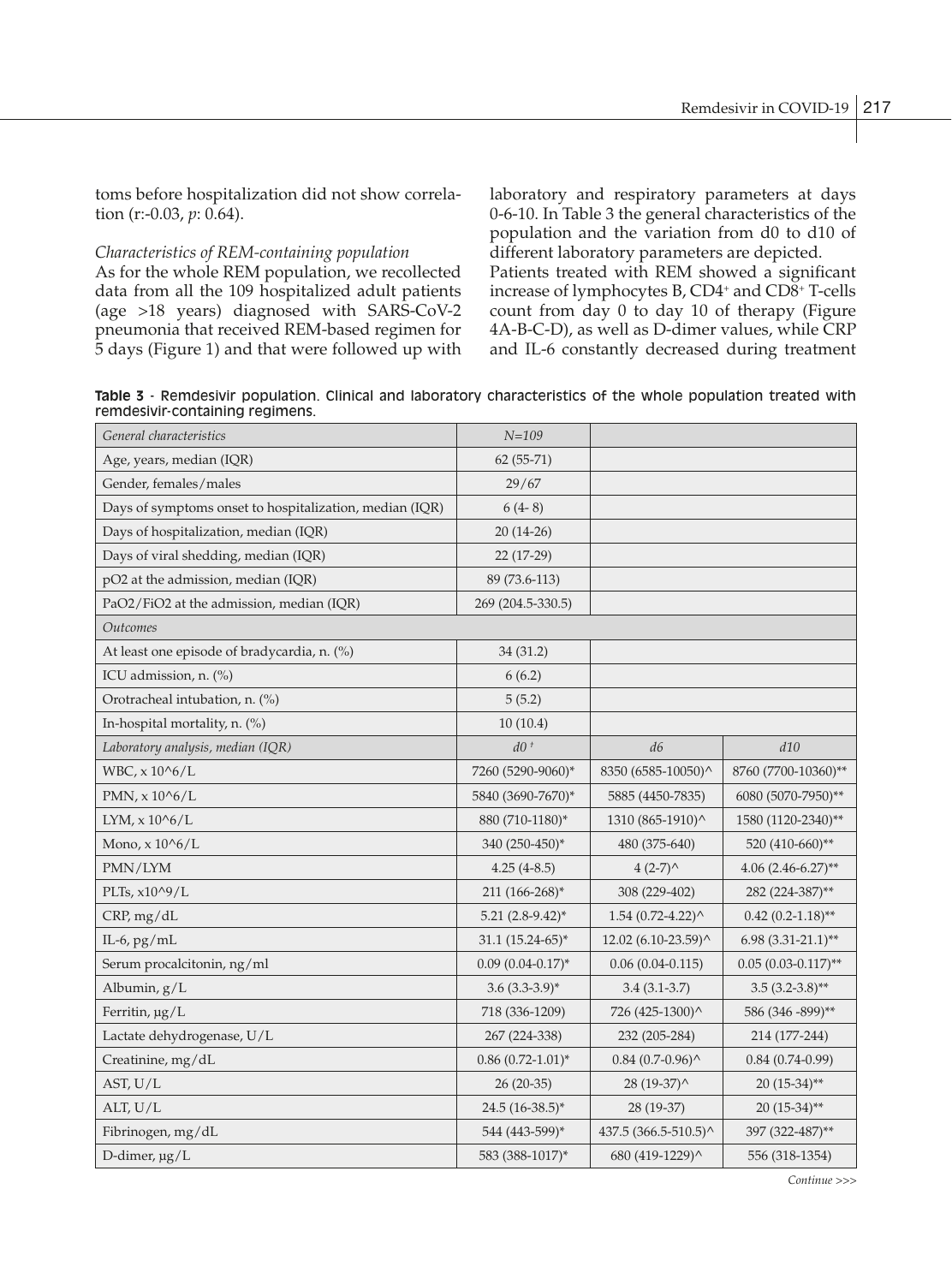*>>> Continue*

| Lymphocyte counts, median (IQR)                       |                     |                                            |                       |  |
|-------------------------------------------------------|---------------------|--------------------------------------------|-----------------------|--|
| Lymphocyte T CD4, #                                   | 436.5 (382-609)*    | 731(483-1113)^                             | 988 (712-1281)**      |  |
| Lymphocyte T CD4, %                                   | $42.2(35.4-54)^*$   | 48.6 $(42.9-56.4)$                         | 49.7 (42.1-57.9)**    |  |
| Lymphocyte T CD8, #                                   | 182 (118-279)*      | $278(161-406)^{^}$                         | 324 (204-460)**       |  |
| Lymphocyte T CD8, %                                   | $19(13.7-26.9)^*$   | $17.4(13.4-27.1)$ ^                        | $16.6 (13.2 - 23)$ ** |  |
| Lymphocyte B cell, #                                  | 139.5 (89-200)*     | 279 (148-422)^                             | 310 (185-503)**       |  |
| Lymphocyte B cell, %                                  | $14.5(11.2-21.5)^*$ | $19.1 (12.1 - 24.5)^{\wedge}$              | $17.6$ $(12-22.2)$ ** |  |
| Respiratory parameters, median (IQR)                  |                     |                                            |                       |  |
| pO2                                                   | $87(73-113)^*$      | 109 (85-137)                               | $110(85-128)$ **      |  |
| pCO <sub>2</sub>                                      | 34 (32-37.2)        | $36(33-40)$                                | $37(34-40)$           |  |
| PaO2/FiO2                                             | 256 (196-320)       | 243 (176-326)^                             | 259 (180.5-351)       |  |
| SO <sub>2</sub>                                       | 98.8 (97-99.4)      | 99.5 (98.6-100)                            | 99.6 (98.4-99.9)      |  |
| Non-invasive ventilation with $HFNC/CPAP$ , n. $(\%)$ | $19(17.4)^*$        | 41 $(37.6)$ <sup><math>\wedge</math></sup> | $20(18.3)$ **         |  |
| Orotracheal intubation, n. (%)                        | $\theta$            | $\Omega$                                   | 1(0.9)                |  |

†d: days from first REM dose.

*Abbreviations: IQR*: interquartile range I-III; *ICU*: Intensive Care Unit; *WBC*: white blood cells; *PMN*: polymorphonuclear leukocytes; *LYM*: lymphocytes; *Mono*: monocytes; *PMN/LYM*: polymorphonuclear leukocytes and lymphocytes ratio; *PLTs*: platelets; *CRP*: C-reactive protein; *IL-6*: interleukin-6; *AST*: aspartate aminotransferase; *ALT*: alanine aminotransferase; *HFNC*: High Flow Nasal Cannula; *CPAP*: Continuous Positive Airway Pressure. \*: statistically significant (p<0.05) between d0-d6; ^statistically significant (p<0.05) between d6-d10; \*\*: statistically significant (p<0.05) between d0-d10.

(Figure 4). Of note, these parameters did change over time in survived patients whereas no difference was found in deceased patients (Figure 4). Regarding the early use of REM, 23 (23.9%) patients started therapy within 5 days of symptoms onset. Looking at the risk factors for mortality in the REM-population, a low albumin value at admission (*p*: 0.016) and a low lymphocytes count (<725 cells/mmc) for more than 6 days (*p*: 0.002) were significantly associated with a worse outcome (Table 2.D) while no effect was observed for the early REM therapy (*p*: 0.082).

#### n **DISCUSSION**

In the present study, we showed that REM-containing regimens did not have effect on ICU admission, need for OTI and mortality, although in the univariate analyses REM represented a protective factor for OTI and ICU admission.

Currently, an optimal implementation of therapeutic regimens aimed to decrease COVID-19 morbidity and mortality is a global dare. REM effectiveness is still debated and this drug has been a subject of controversy since RCTs ACTT-1 and SOLIDARITY have been published. Indeed, WHO international COVID-19 guidelines recommend against its use, while NIH guidelines recommend REM with a moderate rating, especially in patients that need oxygen support [20, 21]. Even though few RCT results showed a shorter time to clinical improvement, REM seems to not have any effect on mortality rate and few or no impact on clinical benefit [10, 11, 22-24]. Similarly, in our retrospective case-control study, the REMbased regimens were not associated with improvement in the mortality rate. These data are in agreement with the results published by Wang et al and those observed in the SOLIDARITY study, that is, still, the largest, clearest and simplest RCT available so far [24, 25].

Conflicting data were observed also in the real-life experiences on REM published at the time of writing. In fact, our findings are in agreement with *Garibaldi* et al and *Ohl* et al (2021), that showed absence of impact on mortality in their case-control cohort, while *Lee* and colleagues (2020) reported a higher mortality rate in patients receiving REM compared with previous RCTs [12, 13, 15]. In contrast, a Spanish descriptive study in a cohort of 242 patients admitted for COVID-19 in the 2020, among which 123 were treated with REM, observed an overall low mortality rate [16]. Likewise, *Diaz* and colleagues (2021) confirmed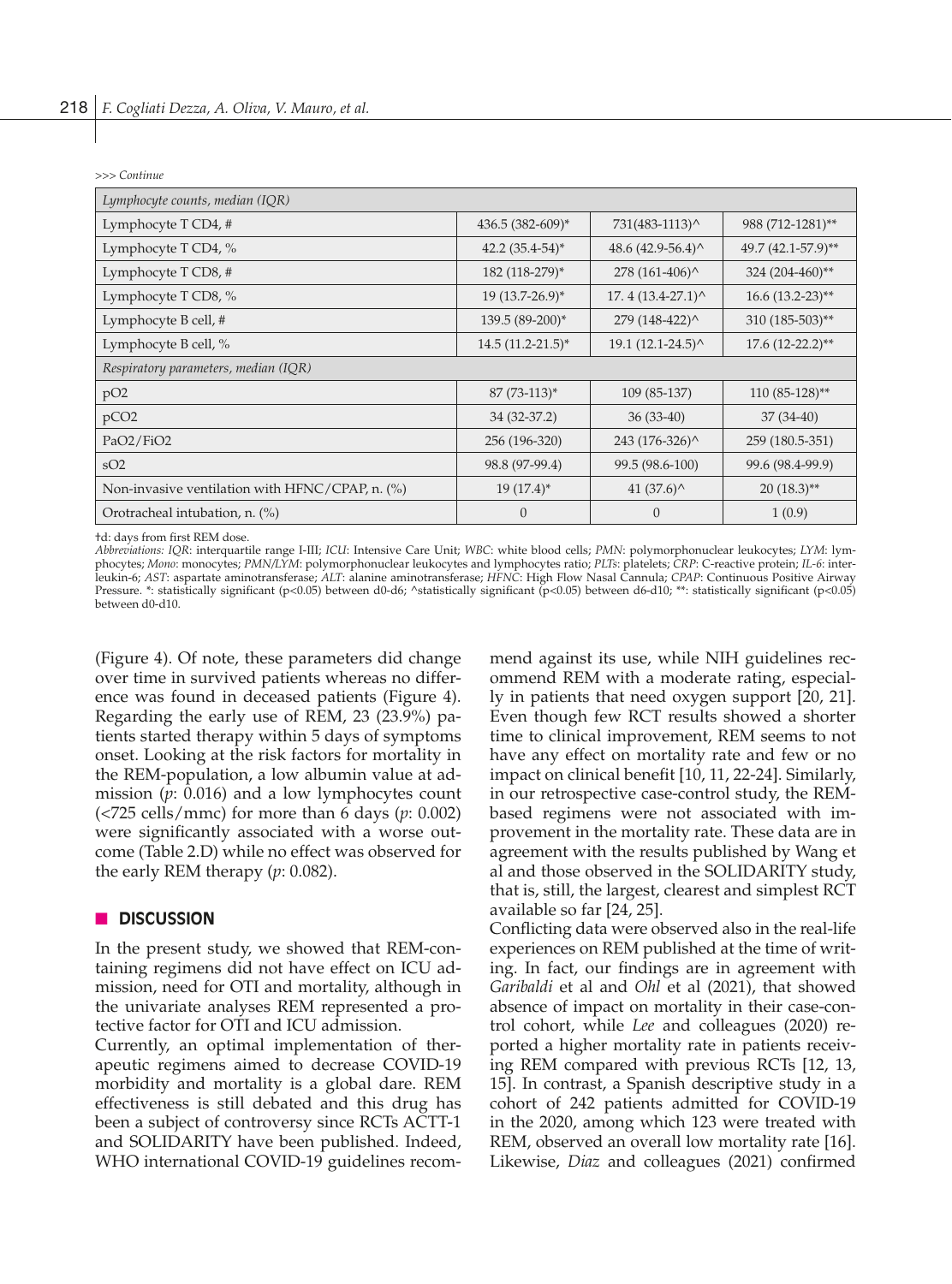

**Figure 4** - Time variation of different laboratory analyses from day 0 to day 10 in the whole REM population. Panel A: total lymphocytes count (cells/mmc); Panel B: lymphocytes B (cells/mmc), Panel C: CD4+ T-cells (cells/ mmc), Panel D: CD8+ T-cells (cells/mmc), Panel E: D-dimer value (µg/L), Panel F: IL-6 value (pg/ml). "0" refers to survided patients; "1" refers to died subjects. Blue column: d0; red column: d6; green column d10. \*: p: 0.05-0.01, \*\*: p<0.01, \*\*\*: p<0.001; ns: not significant.

a lower mortality rate in patients receiving REM compared to those receiving the best supportive care [26]. Moreover, a recent real-life experience including 285 patients treated with REM matched with as many not receiving it, showed a significant decrease in the time to clinical recovery among patients admitted to the hospital for COVID-19 and treated with REM, although the mortality rate was not affected by receiving the drug [12].

The observed divergence amongst published studies could be explained by their retrospective nature and the heterogeneous methods employed to recollect and report data. In view of all these discordant results from RCTs and real-life reports, the decision to use or not REM as a part of treatment should take into account the therapy cost-effectiveness that may exceed the benchmark, as it has been previously reported [27]. Anyway, we strongly believe that additional studies with higher number of patients are warranted.

Exploring the risk factors related with mortality in our case-control population, we found that lower duration of symptoms at the hospital admission and the presence of haematological malignancies were independently associated with mortality. While the first observation may be related to a more severe presentation of COVID-19 pneumoniae at hospital admission, especially during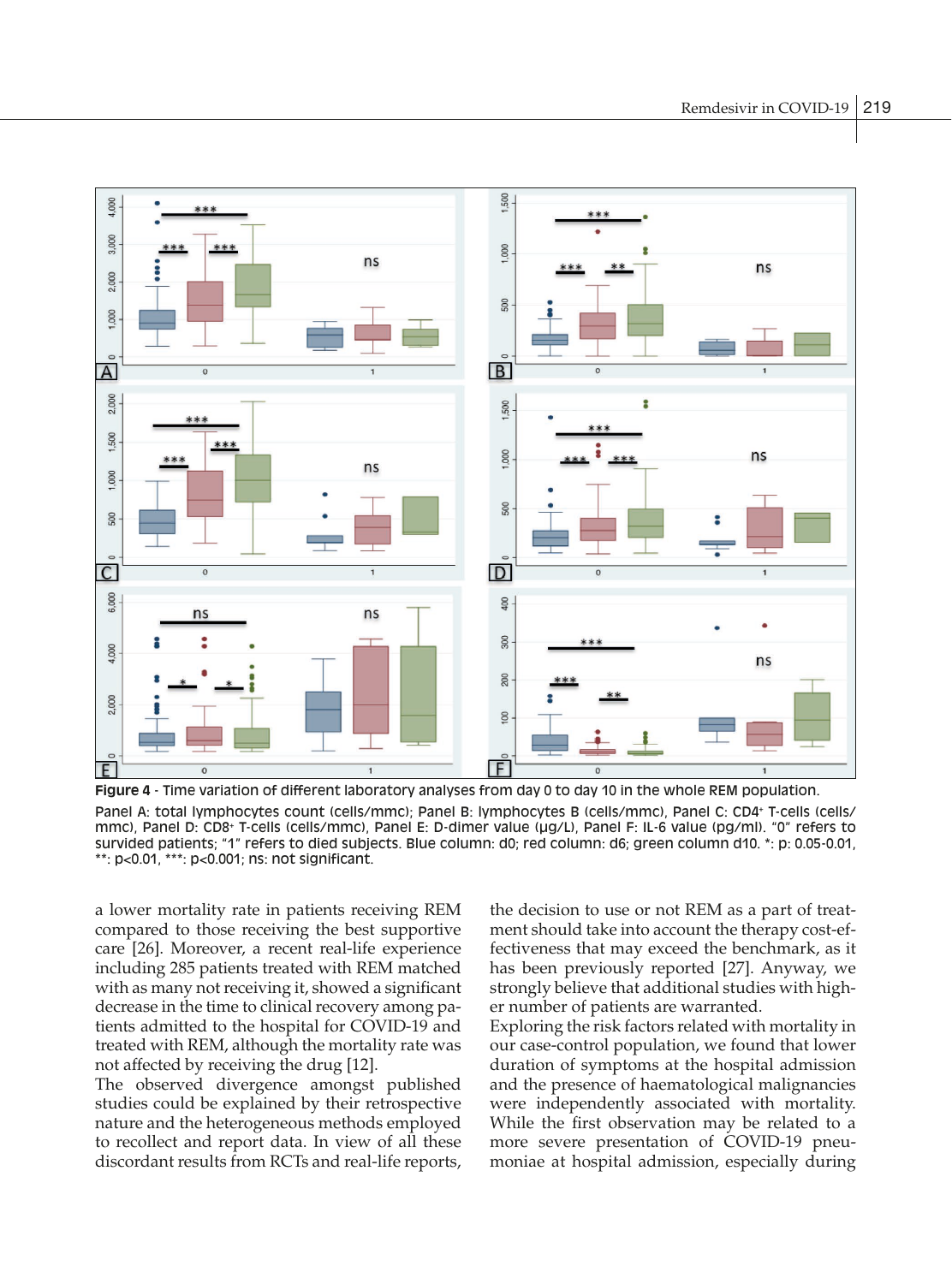the first pandemic wave, the latter confirms that patients with haematological malignancies represent a vulnerable population to worse outcome during COVID-19 due to a prolonged and severe immunosuppression [28, 29].

In the present study, viral shedding was significantly longer in cases than in controls. Few data have been published on the effects of REM on viral load and viral shedding, with no data available from RTCs and only a real-life evaluation observing no nasopharyngeal viral load changes [30]. Recently, a faster viral clearance in patients treated with REM plus steroid compared to patients only treated with steroids was observed, thus assuming a direct REM role on viral shedding [31]. Our different findings may be explained by the significant difference in steroids use between cases and controls. As a matter of fact, receiving steroids represents a determinant factor of prolonged viral shedding, not only during COVID-19 but also during other viral infections including seasonal influenza, SARS and MERS [32]. Furthermore, we found a statistically significant positive correlation between duration of viral shedding and duration of corticosteroids treatment confirming the central role of steroid therapy on the viral shedding, as it has been already observed [32]. On the other hand, the duration of viral shedding did not seem correlated to other factors as symptoms duration before hospitalization.

Regarding the timing of REM use, we did not observe any impact on mortality starting therapy within 5 days of symptoms onset. This finding is apparently in contrast with the last published RCT PINETREE, which showed that a short (3 day) and early REM regimen prevents progression to severe COVID-19 by means of hospitalization and mortality reduction [33]. Nevertheless, these results could not be matched for the different nature of the studies design and the more severe COVID-19 presentation of our study population. We strongly consider that studies reporting the real-life use of early REM in outpatients and inpatients are needed.

An interesting finding of the present report is the duration of lymphopenia as an independent biomarker of mortality in patients treated with REM. In fact, lymphopenia has been already associated with mortality in patients affected by community-acquired pneumonia caused by viral and bacterial aetiologies [34]. As a matter of fact, in influenza virus infection lymphopenia was associated with a more severe course of disease and, similarly, several studies have suggested how lymphopenia could be a predictor of poor prognosis even in COVID-19 patients [35-37]. However, an association between duration of lymphopenia in COV-ID-19 and mortality in literature is still lacking and, according to the result of our report, having a low lymphocyte count (*i.e.* <725 cells/mmc) for more than 6 days represents an independent risk factor for an adverse outcome. Additional studies on the prognostic role of the duration of low lymphocyte count should be therefore encouraged. Furthermore, low albumin value was an independent risk factor for mortality in patients treated with REM-based regimens. This result is in line with several observations showing that hypoalbuminemia was associated with worse outcome and coagulopathy in COVID-19 patients [38, 39]. Last, but not least, in our study population REM therapy was well tolerated, since no severe adverse events have been reported. Nevertheless, we observed that a not-negligible rate of patients experienced at least one episode of bradycardia during or after REM-therapy, in the absence of other factors potentially influencing the heart rate (*i.e.* beta-blockers). Although COVID-19 may be *per se* associated with bradycardia, probably due to a direct viral effect, also REM use has been commonly associated with an increased risk of transient bradycardia [40-42]. How REM could be responsible for bradycardia onset is still unknown; however, in line with its pharmacodynamics properties, an effect on sinoatrial node function might be suggested [42].

This study has several limitations. In fact, firstly a generalization about the results cannot be done due to the small sample of patients and the monocentric and retrospective nature of the study. Secondly, data regarding time to recovery were not collected; nevertheless, considering the retrospective nature of the study, gathering this information could have led to significant bias when collecting data. Thirdly, no typing was performed on the SARS-CoV-2 genome detected in COVID-19 patients hospitalized. Finally, although regimens between cases and controls were sometimes different and the cases were more likely to be treated with steroids, the extensive match as well as the inclusion of corticosteroids in the final multivariable model contributed to the reduction of potential bias.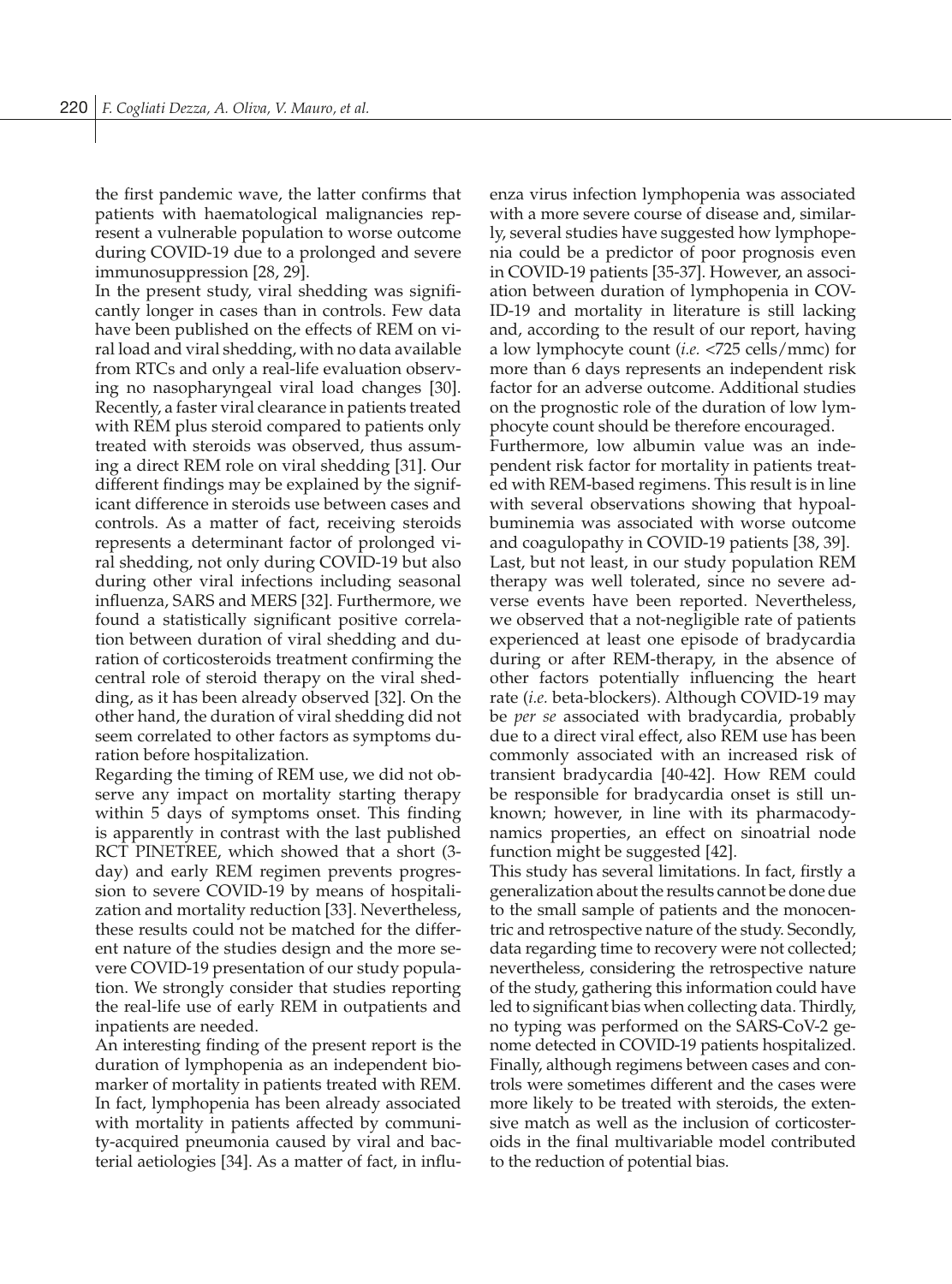In conclusion, our real-life study showed that therapy with REM did not have effect on in-hospital mortality but suggested that REM may have a potential role on OTI and ICU admission, although these findings were not confirmed at multivariate analysis. Length of steroid therapy was significantly correlated with the duration of viral shedding in the whole population and the duration of lymphopenia was independently associated with mortality in patients treated with REM.

# **Funding**

No funds, grants, or other support was received.

# **Conflict of interest**

The authors declare that there are no conflicts of interest.

# **Authors' contributions**

Study design: Cogliati Dezza Francesco, Oliva Alessandra, Claudio Maria Mastroianni; data collection: Mauro Vera, Romani Francesco Eugenio, Aronica Raissa, Savelloni Giulia, Casali Elena, Valeri Serena, Cancelli Francesca; data analysis: Cogliati Dezza Francesco, Oliva Alessandra; writing-original draft preparation: Cogliati Dezza Francesco; writing-review and editing: Oliva Alessandra, Claudio Maria Mastroianni; supervision: Oliva Alessandra, Claudio Maria Mastroianni. All authors have read and agreed to the published version of the manuscript.

Cogliati Dezza Francesco and Oliva Alessandra equally contributed to the manuscript.

# n **REFERENCES**

[1] World Health Organization, 'A year without precedent: WHO's COVID-19 response', Dec. 23, 2020. Available at: https://www.who.int/news-room/spotlight/ayear-without-precedent-who-s-covid-19-response [accessed 08 Feb. 2022].

[2] Johns Hopkins University, 'COVID-19 Map', *Johns Hopkins Coronavirus Resource Center*, 2021. Available at: https://coronavirus.jhu.edu/map.html [accessed 08 Feb. 2022].

[3] European Medicines Agency, 'COVID-19 vaccines', *European Medicines Agency*, Mar. 19, 2021. Available at: https://www.ema.europa.eu/en/human-regulatory/overview/public-health-threats/coronavirus-disease-covid-19/treatments-vaccines/covid-19-vaccines [accessed 08 Feb. 2022].

[4] Malin JJ, Suárez I, Priesner V, et al. Remdesivir

against COVID-19 and other viral diseases. *Clin. Microbiol. Rev.* 2020; 34 (1). doi: 10.1128/CMR.00162-20.

[5] Sheahan TP, Sims AC, Graham RL, et al. Broad-spectrum antiviral GS-5734 inhibits both epidemic and zoonotic coronaviruses. *Sci. Transl. Med.* 2017; 9 (396). doi: 10.1126/scitranslmed.aal3653.

[6] Yin W, Mao C, Luan X et al*.* Structural basis for inhibition of the RNA-dependent RNA polymerase from SARS-CoV-2 by remdesivir. *Science*. 2020; 368 (6498), 1499-504. doi: 10.1126/science.abc1560.

[7] Wang M, Cao R, Zhang L, et al*.* Remdesivir and chloroquine effectively inhibit the recently emerged novel coronavirus (2019-nCoV) in vitro. *Cell Res.* 2020; 30 (3), 269-71. doi: 10.1038/s41422-020-0282-0.

[8] Williamson BN, Feldmann F, Schwarz B, et al. Clinical benefit of remdesivir in rhesus macaques infected with SARS-CoV-2. *Nature*. 2020; 585 (7824), 273-76. doi: 10.1038/s41586-020-2423-5.

[9] The U.S. Food and Drug Administration, 'FDA Approves First Treatment for COVID-19', *FDA*, Oct. 22, 2020. Available at: https://www.fda.gov/newsevents/press-announcements/fda-approves-firsttreatment-covid-19 [accessed 08 Feb. 2022].

[10] WHO Solidarity Trial Consortium et al. Repurposed antiviral drugs for Covid-19 - Interim WHO Solidarity Trial Results. *N. Engl. J. Med.* 2021; 384 (6), 497- 511. doi: 10.1056/NEJMoa2023184.

[11] Beigel JH, Tomashek KM, Dodd LE, et al. Remdesivir for the treatment of Covid-19 - final report. *N. Engl. J. Med.* 2020; 83 (19),1813-26. doi: 10.1056/NEJMoa2007764. [12] Garibaldi BT, Wang K, Robinson ML, et al. Comparison of time to clinical improvement with vs without remdesivir treatment in hospitalized patients with COVID-19. *JAMA Netw. Open*. 2021; 4 (3), e213071. doi: 10.1001/jamanetworkopen.2021.3071.

[13] Ohl ME, Miller DR, Lund BC, et al. Association of Remdesivir treatment with survival and length of hospital stay among US veterans hospitalized with COVID-19. *JAMA Netw. Open*. 2021; 4 (7), e2114741. doi: 10.1001/jamanetworkopen.2021.14741.

[14] Frost MT, Jimenez-Solem E, M. Ankarfeldt MZ, et al. The Adaptive COVID-19 Treatment Trial-1 (ACTT-1) in a real-world population: a comparative observational study. *Crit. Care*. 2020; 24, 677. doi: 10.1186/s13054- 020-03406-3.

[15] Lee S, Santarelli A, Caine K, et al. Remdesivir for the treatment of severe COVID-19: a community hospital's experience. *J. Osteopath. Med.* 2020; 120 (12), 926-33. doi: 10.7556/jaoa.2020.156.

[16] Garcia-Vidal C, Meira F, Cózar-Llistó A, et al. Real-life use of remdesivir in hospitalized patients with COVID-19. *Rev. Espanola Quimioter.* 2021. 34 (2), 136-40. doi: 10.37201/req/018.2021.

[17] Lai A, Bergna A, Menzo S, et al*.* Circulating SARS-CoV-2 variants in Italy, October 2020–March 2021. *Virol. J.* 2021; 18, 168. doi: 10.1186/s12985-021-01638-5.